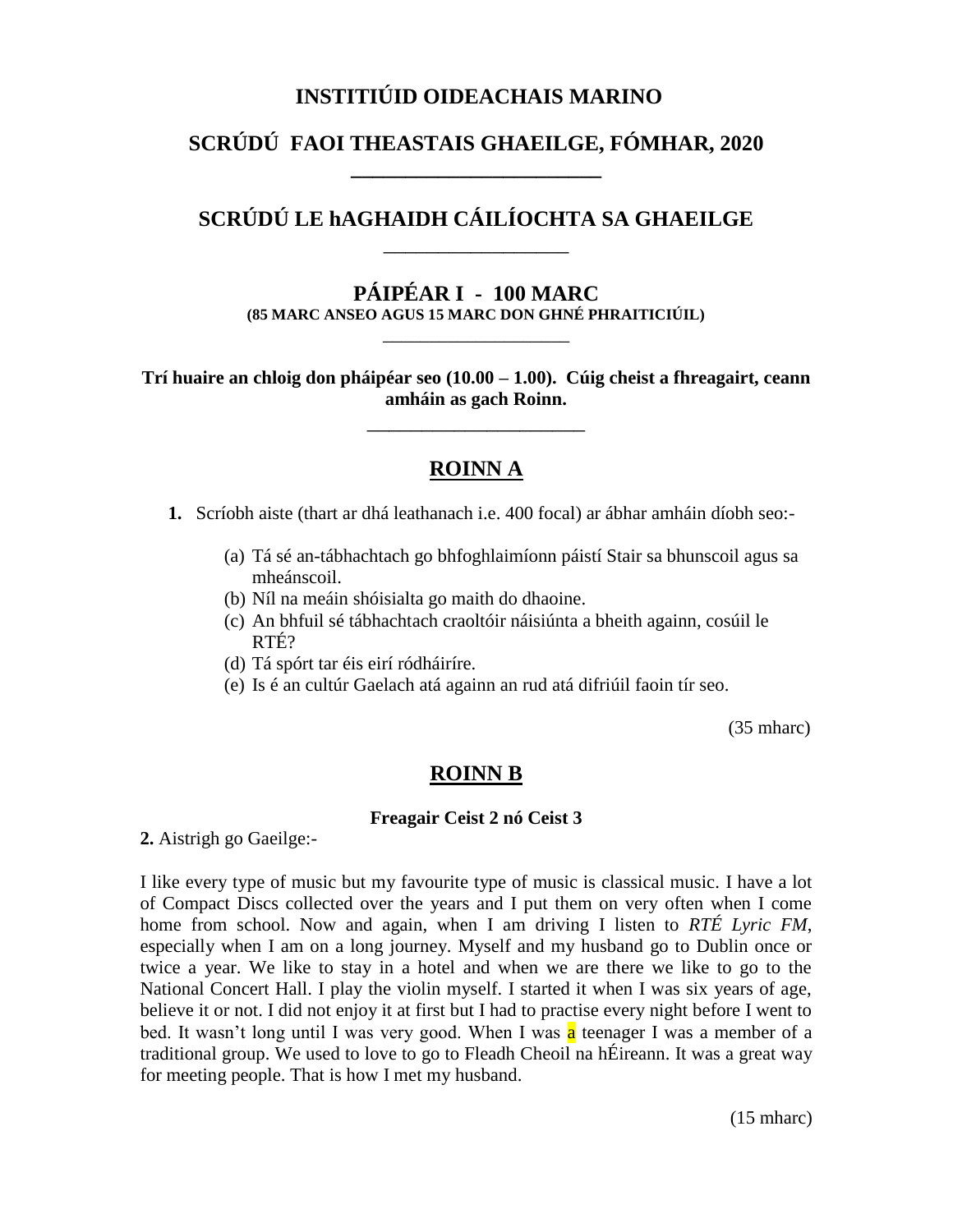**3.** Aistrigh go Gaeilge:-

- 1. John! Clean your shoes and keep a hold on the door.
- 2. I was born and reared in Wales but I now live in Ireland.
- 3. I leave the house at a quarter to eight every morning.
- 4. At the weekend I have a chance to rest.
- 5. I would like to book a table for two.
- 6. Deirdre likes to go hillwalking during the summer.
- 7. We rented a car and we visited all the sights.
- 8. There is a supermarket, a butcher, a pharmacist and a fruit and vegetable shop in that shopping centre.
- 9. The sun was splitting the rocks when I was on holidays at the beginning of August.
- 10. There was a white sheet of snow on the ground and I was freezing.

(15 mharc)

# **ROINN C**

### **Freagair Ceist 4 nó Ceist 5**

**4**. Athscríobh an t-alt seo a leanas agus cuir isteach an fhoirm cheart de na focail atá idir lúibíní:-

"Ar chuala tú go bhfuil veain champála (ceannaigh) agam, a Chormaic" arsa Séamus. "Veain champála!" arsa Cormac. "Is ea," arsa Séamus. "Cheannaigh mé é i Sasana i rith laethanta saoire na Cásca. Agus bhí mé féin agus Úna sa Fhrainc ar feadh (coicís) i Mí Iúil agus (tiomáin) mé ó Cherbourg go deisceart na Fraince agus ar ais!" "Cé mhéid a (íoc) tú air?" arsa Cormac. "Bhí sé daor go leor ach má úsáidim é go rialta (sábháil) mé an-chuid airgid." "Dá mbeinnse ar saoire thar lear," arsa Cormac, "b'fhearr liom (fan) in óstán deas compordach." "Anois, a Chormaic! Tá an veain champála seo i bhfad níos (compordach) ná mar a cheapann tú, agus maidir le hÚna, is aoibhinn (le: í) é." "Agus cá (fág) tú é an geimhreadh seo chugainn?" arsa Cormac. "Beidh mé in ann é a pháirceáil ar thaobh (an tsráid) os comhair an tí."

(10 marc)

**5.** Athscríobh na habairtí seo a leanas gan na lúibíní agus athraigh iad más gá:-

- 1. Ná (abair) liom go ndearna tú dearmad ar do leabhar arís!
- 2. (Taispeáin) mé duit amárach conas arán a dhéanamh.
- 3. Chaith sé an samhradh ag dul timpeall (an tír) ar a rothar.
- 4. Ní raibh Niamh in ann a rothar a (deisigh).
- 5. An é seo an samhradh is (te) a bhí againn le deich mbliana?
- 6. Cheap Aisling go raibh na paistí eile ag magadh (faoi: í).
- 7. Má bhíonn ocras orm ag an gcluiche amárach (ith: mé) na ceapairí atá déanta agat dom.
- 8. Táimid deich mbliana inár (cónaí) sa teach seo anois.
- 9. Chaith mé deireadh seachtaine deas i gCiarraí i rith (an samhradh).
- 10. Dá (tosaigh) sé ag cur sneachta i Mí Lúnasa, bheadh ionadh orm.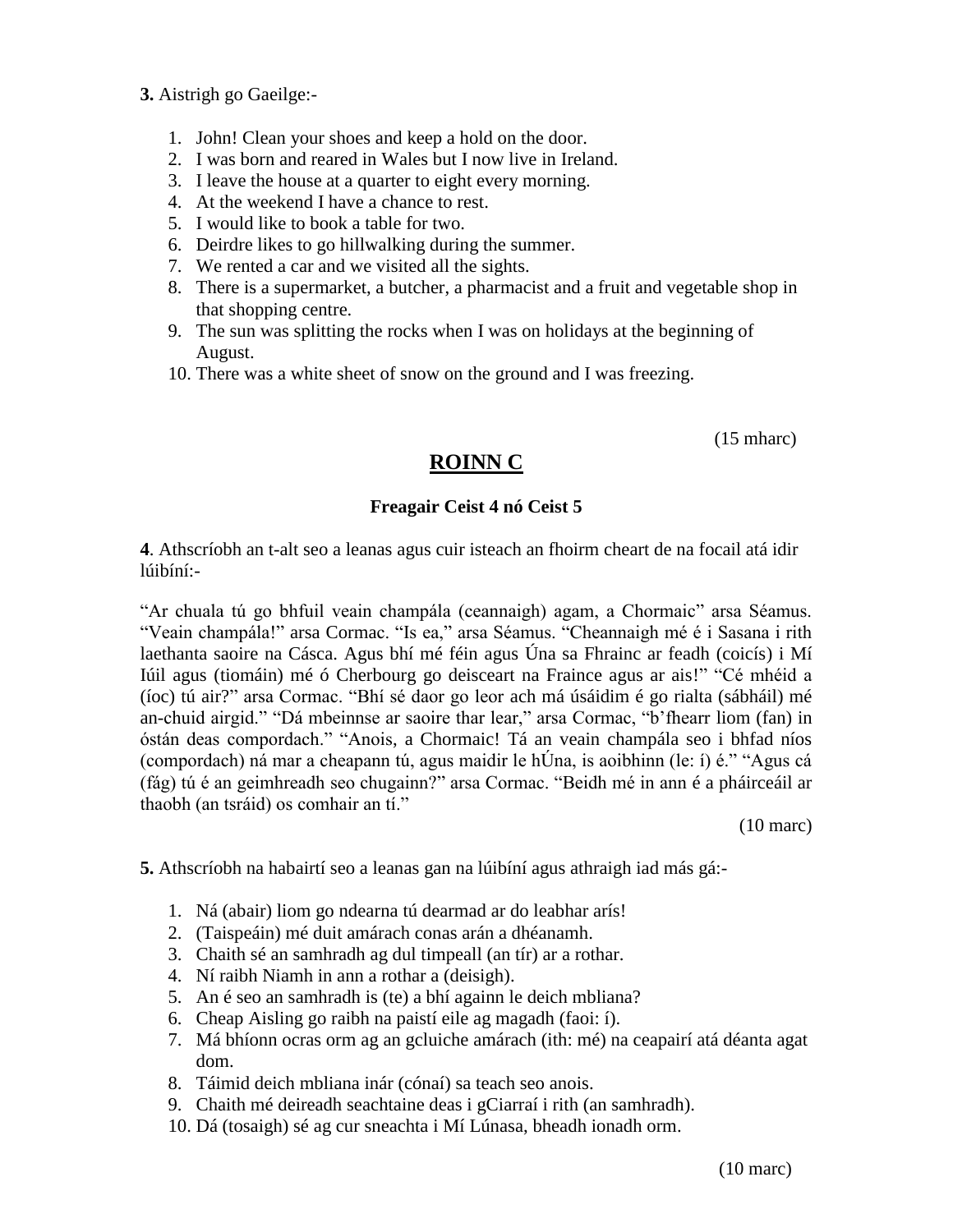# **ROINN D**

### **Freagair Ceist 6 nó Ceist 7**

**6.** Léigh an sliocht seo a leanas agus freagair i d'fhocail féin na ceisteanna a ghabhann leis:

#### **Séamus Mallon**

Cailleadh Séamus Mallon ar 24 Eanáir, 2020, an polaiteoir, an fear síochána, Iar-Leascheannaire Pháirtí Sóisialta agus Daonlathach an Lucht Oibre, agus Iar-Leas-Phríomhaire Thuaisceart na hÉireann.

Rugadh é sa sráidbhaile Protastúnach, Cnoc an Mhargaidh i gContae Ard Mhacha ar 17 Lúnasa, 1936. Chuaigh sé ar scoil chuig na Bráithre Críostaí san Iúr agus ina dhiaidh sin chuig Scoil Naomh Pádraig, Ard Mhacha. Roghnaigh sé an tslí bheatha chéanna agus a bhí ag a athair, an bhunmhúinteoireacht agus ceapadh é mar Ardmháistir ar Bhunscoil Naomh Séamus, Cnoc an Mhargaidh.

I dtús na seascaidí bhí baint aige leis an ngluaiseacht cearta sibhialta ina chontae dúchais agus nuair a ceapadh John Hume mar cheannaire ar Pháirtí Sóisialta agus Daonlathach an Lucht Oibre sa bhliain 1979, ceapadh Séamus Mallon mar Leascheannaire. Ó Mhí na Bealtaine go Mí na Nollag, 1982 cheap an Taoiseach, Cathal Ó hEochaidh, é mar bhall de Sheanad Éireann. I 1986 toghadh é mar Fheisire don Iúr agus d'Ard Mhacha chuig Teach Parlaiminte Westminster. Bhí sé lárnach sa phróiseas síochána agus sna cainteanna roimh Chomhaontú Aoine an Chéasta. Fear mór síochána a bhí ann agus ní raibh scáth ná eagla air riamh labhairt amach i gcoinne fhir an fhoréigin.

Fear mór peile a bhí ann chomh maith a rinne gaisce ar pháirc na himeartha. An chéad chlub Chumann Lúthchleas Gael ar imir sé leis ná Coillidh Chanannáin. Ina dhiaidh sin, d'imir sé leis an gCéide agus le Raonaithe Chrois Mhic Lionnáin. Bhí sé ar fhoireann mhionúr Choillidh Chanannáin a bhuaigh Craobh an Chontae sa bhliain 1957 agus níos deireanaí sa bhliain chéanna bhí sé ar fhoireann Ard Mhacha a bhuaigh Craobh Uladh sa ghrád céanna. Bhí sé ar fhoireann Ollscoil na Banríona a bhuaigh Corn Mhic Shigiúir sa bhliain 1959.

Ba é Eamon Martin, Ardeaspag Ard Mhacha a bhí mar phríomhcheiliúraí ag aifreann a shochraide ar an Mullach Breac, Contae Ard Mhacha. I láthair ag an Aifreann, bhí an Taoiseach, Leo Varadkar agus an Tánaiste Simon Coveney. I measc na dtabhartas a tugadh chun na haltóra, bhí cóip den chéad óráid a thug sé i Westminster, pictiúr de féin agus den Phápa Eoin Pól II, liathróidí gailf agus spól iascaigh.

- 1. Céard é an post polaitíochta is sinsearaí a bhí ag Séamus Mallon i dTuaisceart na hÉireann?
- 2. Cén ghairm bheatha a roghnaigh Séamus Mallon roimh an bpolaitíocht?
- 3. Cén fhianaise atá san alt gur sheas Séamus Mallon suas do ghnáthdhaoine?
- 4. Cén gaisce spóirt a rinne Séamus Mallon ag an tríú leibhéal?
- 5. Cén cruthú atá san alt go raibh meas ag muintir Shéamuis ar an am a chaith sé mar Fheisire i Westminster?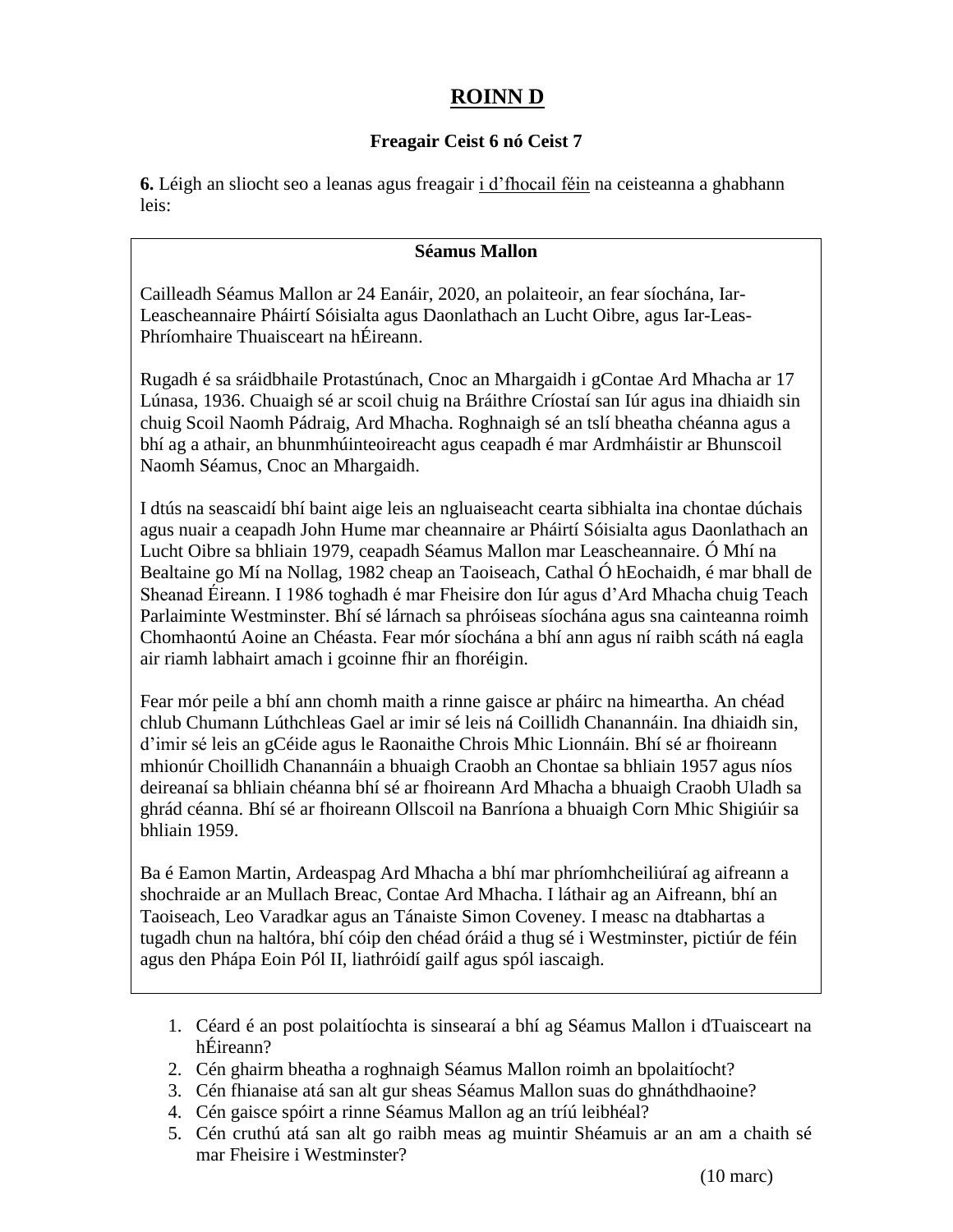**7.** Léigh an sliocht seo a leanas agus freagair i d'fhocail féin na ceisteanna a ghabhann leis:

### **Noel Purcell**

Rugadh Noel Purcell, dhá lá roimh Lá Nollag ar 23 Mí na Nollag sa bhliain 1900. Ba mhac é leis an gceantálaí Pierce Purcell agus leis an dara bean chéile a bhí ag Pierce, Catherine Hoban. Baisteadh Noel sé lá i ndiaidh a bhreithe i Séipéal Naomh Caoimhín, Sráid Harrington. Chuaigh sé ar scoil chuig na Bráithre Críostaí i Sráid Synge.

Mangaire troscáin ab ea a sheanmháthair, Julia Hoban. Agus é ina bhuachaill, chaill Noel barr méire nuair a bhí meaisín díola toitíní á dheisiú aige. Chuaigh sé le siúinéireacht ar dtús agus le linn dó a bheith ag traenáil le bheith ina shiúinéir chaill sé cuid de mhéar eile.

Nuair a chuir sé tús lena shlí bheatha ar an stáitse agus gan é ach dhá bhliain d'aois, ní raibh a fhios aige go raibh sé chun clú agus cáil a bhaint amach dó féin ar stáitse na hamharclainne, ar an scáileán mór agus ar an teilifís, ní hamháin in Éirinn ach ar fud an domhain mhóir chomh maith. Réaltóg scannán idirnáisiúnta a bhí ann. Bhí sé in iliomad scannán agus tá cuimhne ag daoine ar an teacht i láthair ar leith a léirigh sé sna scannáin, *Captain Boycott*, *Moby Dick* agus *Mutiny on the Bounty*.

Thuill sé ardmheas agus gnaoi mhuintir Bhaile Átha Cliath leis an mbród a bhí aige as a chathair dhúchais, le tuin Bhaile Átha ar labhair sé léi go minic ar an stáitse, ar an scáileán agus i measc a mhuintire, lena leagan den amhrán *Dublin Can Be Heaven* atá ar fáil ar *YouTube* agus lena leagan labhartha álainn de *Dublin in the Rare Auld Times* atá ar fáil freisin ar *YouTube*. Is do laochra móra na hardchathrach a thugtar an onóir Saoirse na Cathrach a bhronnadh orthu mar a bronnadh ar Noel agus go n-ainmnítear sráid ina ndiaidh mar tharla i gcás Noel le "Noel Purcell Walk", gar don áit inar rugadh é i mBaile Átha Cliath 2. Is do laochra móra na tíre amháin a thugtar an onóir a bheith comórtha ar stampa, mar a tharla arís i gcás Noel – an fear mór, an fathach ar gach aon bhealach, an cloigeann mór, an fhéasóg fhada liath, an aghaidh chineálta.

D'éag Noel Purcell ar 3 Márta, 1985 agus é ceithre bliana agus ceithre scór bliain d'aois. Tá sé curtha i Reilig Ghráinseach an Déin, Contae Átha Cliath.

- 1. Cén tslí bheatha a bhí ag máthair Catherine Hoban?
- 2. Cén fhianaise atá san alt go bhféadfadh timpistí a bheith ag Noel Purcell?
- 3. Cén tslí bheatha a roghnaigh Noel ag tús a shaoil?
- 4. Cén áit inar féidir teacht ar thaifeadadh de Noel Purcell ag canadh, dar leis an alt?
- 5. Cén cur síos fisiceach a thabharfá ar Noel Purcell tar éis duit an t-alt a léamh?